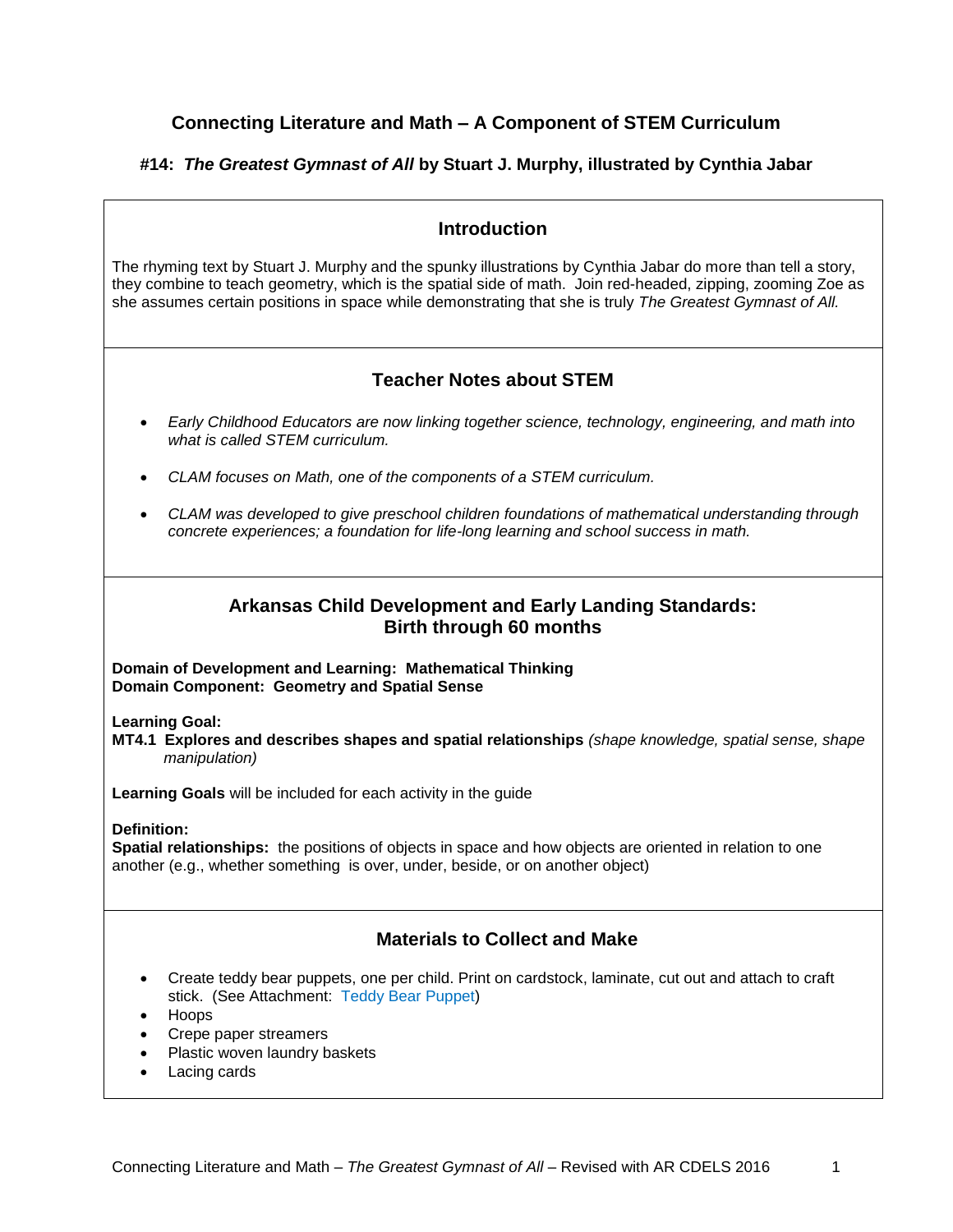## **Story Presentation**

**Learning Goals:**

- **LD1.1 Understands and responds to language (in child's home language)** *(vocabulary and language comprehension)*
- **LD2.1 Uses increasingly complex vocabulary, grammar, and sentence structure (in child's home language)** *(expressive vocabulary)*
- **EL1.1 Shows interest in literacy experiences** *(engagement in literacy experiences, variety of interests)*
- **EL1.2 Engages in read-alouds and conversations about books and stories** *(story comprehension)*
- **EL3.1 Responds to features of books and print** *(book knowledge)*
- **MT4.1 Explores and describes shapes and spatial relationships** *(shape knowledge, spatial sense)*

**Book:** *The Greatest Gymnast of All* by Stuart J. Murphy, illustrated by Cynthia Jabar

**First Reading of** *The Greatest Gymnast of All* 

- Be familiar with the book, *The Greatest Gymnast of All*.
- Show the cover and say, "Meet Zoe. She is the greatest gymnast of all."
- Explain that a gymnast is a person who participates in gymnastics.
- Invite children to discuss what they know about gymnastics. Some of them or their family members may participate in gymnastics.
- Give title, author and illustrator. (Explain that the author is the person who writes the words and the illustrator is the person who draws the pictures.)
- Show the title page and ask children what they think Zoe is doing in the picture. (the splits).
- Read the story so all children can see the pictures in the book.
- Allow children to make comments about what Zoe is doing as you read the story.
- Follow up the reading by inviting children to tell you why Zoe is the greatest gymnast of all.

#### \_\_\_\_\_\_\_\_\_\_\_\_\_\_\_\_\_\_\_\_\_\_\_\_\_\_\_\_\_\_\_\_\_\_\_\_\_\_\_\_\_\_\_\_\_\_\_\_\_\_\_\_\_\_\_\_\_\_\_\_\_\_\_\_\_\_\_\_\_\_\_\_\_\_\_\_\_\_\_\_\_ **Second Reading of** *The Greatest Gymnast of All*

- Show the cover and invite children to recall the name of the girl in the story.
- Give title, author and illustrator, explaining what each does.
- Read the story so all children can see the pictures in the book.
- Show the last page which has these words, "*I'm ZIPPING, ZOOMING ZOE – the greatest gymnast of all",* point to the trophy and the blue ribbons and invite children to discuss what they know about trophies and blue ribbons. Do they know anyone who has received a trophy or a blue ribbon? If so, what was it for?
- Follow up the reading by showing the pictures and inviting the children to describe what Zoe is doing in each one.
- Help them with the action words such as swinging, jumping, turning a cartwheel, doing a roll, a flip, and swinging. **\_\_\_\_\_\_\_\_\_\_\_\_\_\_\_\_\_\_\_\_\_\_\_\_\_\_\_\_\_\_\_\_\_\_\_\_\_\_\_\_\_\_\_\_\_\_\_\_\_\_\_\_\_\_\_\_\_\_\_\_\_\_\_\_\_\_\_\_\_\_\_\_\_\_\_\_\_\_\_\_\_\_\_\_\_\_\_\_**

**Third Reading of** *The Greatest Gymnast of All*

- Show the cover and invite children to recall the name of the story.
- Give title, author and illustrator and invite children to discuss what each does.
- Read the story so all children can see the pictures in the book.
- Follow up by showing specific pages in the book and involving children in naming the opposite words that describe Zoe's actions:

on and off the mat short and long leaps inside and outside and over and under the hoop forward and backward high and low up and down near and far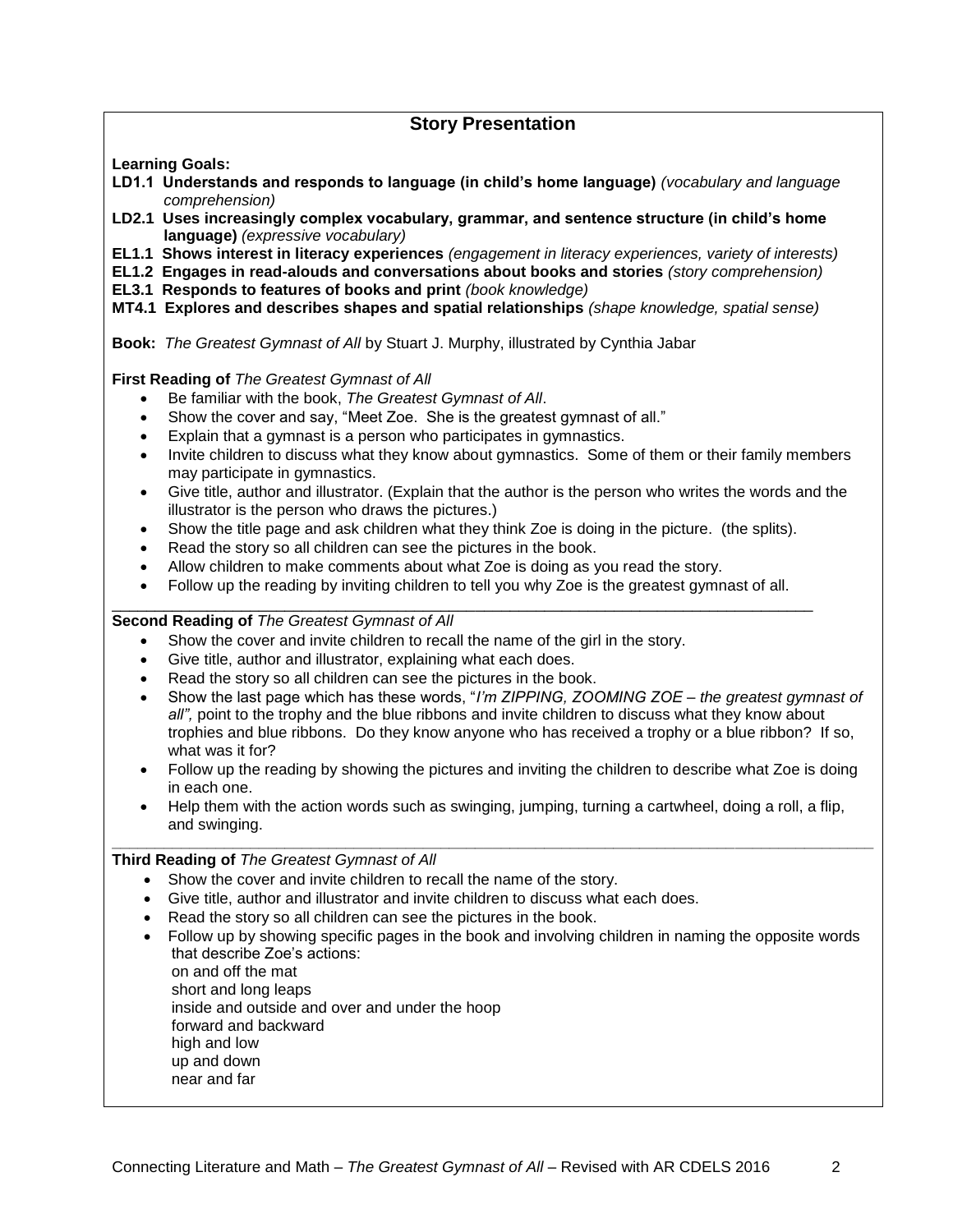| <b>Learning Goals:</b><br>EL1.1 Shows interest in literacy experiences (engagement in literacy experiences, variety of interests)<br>EL2.1 Notices and manipulates the sounds of language (rhyme, alliteration)<br>MT4.1 Explores and describes shapes and shape relationships (spatial sense)<br>Activity: We're Going on a Bear Hunt (Action Story)<br>Materials: none<br>We're Going on a Bear Hunt |                                              |  |                                    |                                     |
|--------------------------------------------------------------------------------------------------------------------------------------------------------------------------------------------------------------------------------------------------------------------------------------------------------------------------------------------------------------------------------------------------------|----------------------------------------------|--|------------------------------------|-------------------------------------|
|                                                                                                                                                                                                                                                                                                                                                                                                        |                                              |  | Let's go on a bear hunt.           | Oh -oh, there's a big, dark forest. |
|                                                                                                                                                                                                                                                                                                                                                                                                        |                                              |  | (Tap hands on thighs like walking) | Can't go over it.                   |
| All right, let's go.                                                                                                                                                                                                                                                                                                                                                                                   | Can't go under it.                           |  |                                    |                                     |
|                                                                                                                                                                                                                                                                                                                                                                                                        | Let's go through it.                         |  |                                    |                                     |
| Oh-oh, there's long, wavy grass.                                                                                                                                                                                                                                                                                                                                                                       | Stumble trip! Stumble trip! Stumble trip!    |  |                                    |                                     |
| Can't go over it,                                                                                                                                                                                                                                                                                                                                                                                      |                                              |  |                                    |                                     |
| Can't go under it.                                                                                                                                                                                                                                                                                                                                                                                     | Oh, oh, there's a swirling, whirling         |  |                                    |                                     |
| Let's go through it.                                                                                                                                                                                                                                                                                                                                                                                   | snowstorm.                                   |  |                                    |                                     |
| Swishy swashy!                                                                                                                                                                                                                                                                                                                                                                                         | Can't go over it.                            |  |                                    |                                     |
| (Rub hands together like swishing through grass)                                                                                                                                                                                                                                                                                                                                                       | Can't go under it.                           |  |                                    |                                     |
| Swishy swashy! Swishy swashy!                                                                                                                                                                                                                                                                                                                                                                          | Let's go through it.                         |  |                                    |                                     |
|                                                                                                                                                                                                                                                                                                                                                                                                        | Hooo wooo! (Pretend to shiver)               |  |                                    |                                     |
| Oh-oh, there's a deep, cold river.                                                                                                                                                                                                                                                                                                                                                                     | Hooo wooo!                                   |  |                                    |                                     |
| Can't go over it,                                                                                                                                                                                                                                                                                                                                                                                      | Hooo wooo!                                   |  |                                    |                                     |
| Can't go under it.                                                                                                                                                                                                                                                                                                                                                                                     |                                              |  |                                    |                                     |
| Let's go through it.                                                                                                                                                                                                                                                                                                                                                                                   | Oh, oh, there's a narrow, gloomy cave.       |  |                                    |                                     |
| Splash, splosh, splash splosh, splash                                                                                                                                                                                                                                                                                                                                                                  | Can't go over it.                            |  |                                    |                                     |
| splosh!                                                                                                                                                                                                                                                                                                                                                                                                | Can't go under it.                           |  |                                    |                                     |
| (Pretend to swim)                                                                                                                                                                                                                                                                                                                                                                                      | Let's go through it.                         |  |                                    |                                     |
|                                                                                                                                                                                                                                                                                                                                                                                                        | Tip toe! Tip toe! Tip toe! (Tip toe fingers) |  |                                    |                                     |
| Oh - oh, there's thick, oozy mud.                                                                                                                                                                                                                                                                                                                                                                      |                                              |  |                                    |                                     |
| Can't go over it.                                                                                                                                                                                                                                                                                                                                                                                      | Oh, oh, I feel a shiny wet nose!             |  |                                    |                                     |
| Can't go under it.                                                                                                                                                                                                                                                                                                                                                                                     | I feel two furry ears!                       |  |                                    |                                     |
| Let's go through it.                                                                                                                                                                                                                                                                                                                                                                                   | I see two big, big eyes.                     |  |                                    |                                     |
| Squelch, squerch!                                                                                                                                                                                                                                                                                                                                                                                      | It's a bear!                                 |  |                                    |                                     |
| (Move hands up and down as though walking                                                                                                                                                                                                                                                                                                                                                              | (Retrace steps)                              |  |                                    |                                     |
| through mud)                                                                                                                                                                                                                                                                                                                                                                                           | Whew! We made it.                            |  |                                    |                                     |
| Squelch, squerch! Squelch, squerch!                                                                                                                                                                                                                                                                                                                                                                    | Under the covers, safe in bed!               |  |                                    |                                     |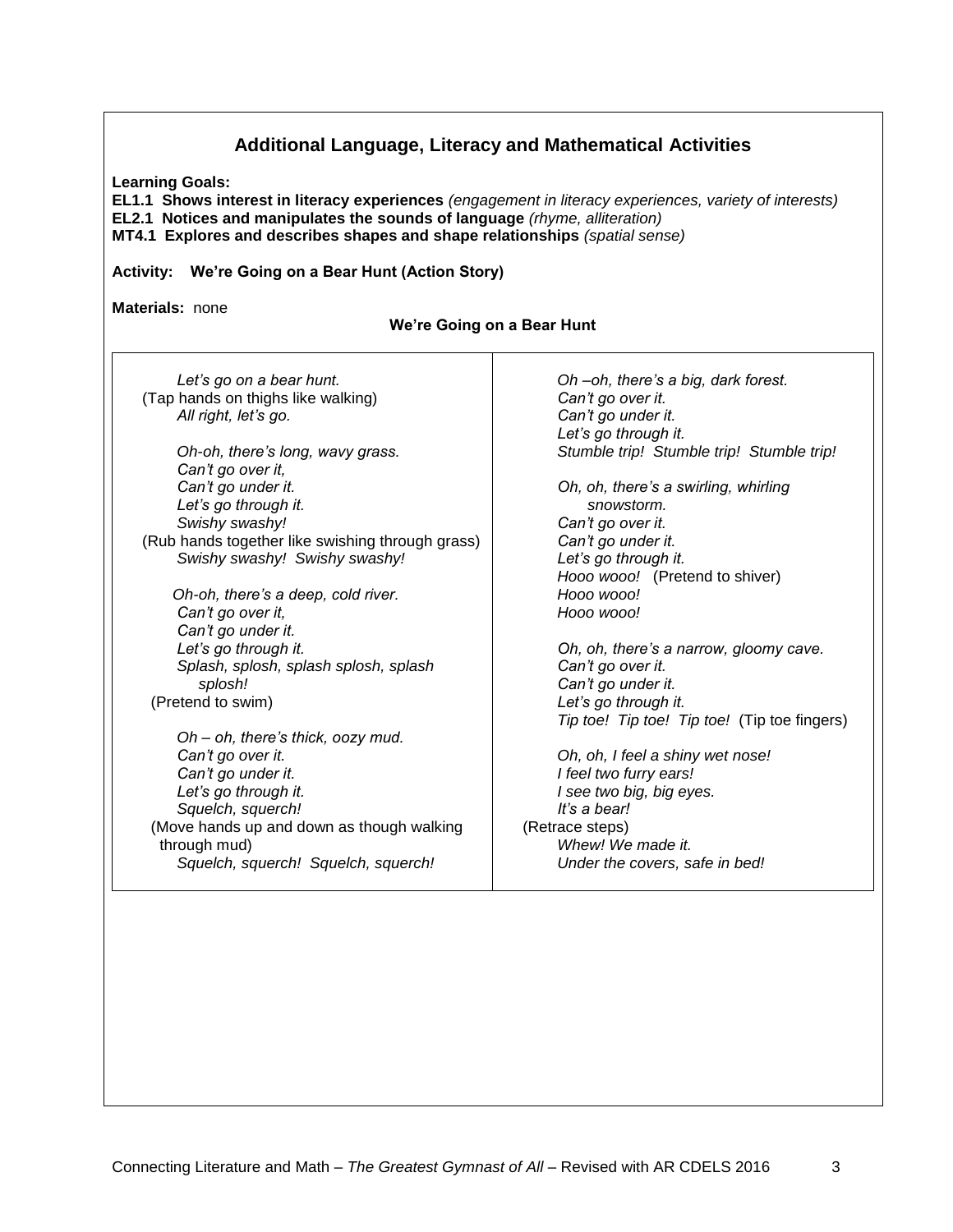#### **Activity: Rhymes**

**Materials:** none

#### **Directions**:

• Involve children in saying the following rhymes while making accompanying motions:

### **Teddy Bear**

Teddy bear, teddy bear, turn around. Teddy bear, teddy bear, touch the ground. Teddy bear, teddy bear, reach up high. Teddy bear, teddy bear, touch the sky. Teddy bear, teddy bear, jump up and down. Teddy bear, teddy bear, turn around. Teddy bear, teddy bear, sit right down.

## **Itsy Bitsy Spider**

The itsy-bitsy spider Climbed up the water spout Down came the rain And washed the spider out

Out came the sun And dried up all the rain And the itsy-bitsy spider Climbed up the spout again

#### \_\_\_\_\_\_\_\_\_\_\_\_\_\_\_\_\_\_\_\_\_\_\_\_\_\_\_\_\_\_\_\_\_\_\_\_\_\_\_\_\_\_\_\_\_\_\_\_\_\_\_\_\_\_\_\_\_\_\_\_\_\_\_\_\_\_\_\_\_\_\_\_\_\_\_\_\_\_\_\_\_\_\_\_\_\_\_\_ **Learning Goals:**

**LD1.1 Understands and responds to language (in child's home language)** *(vocabulary and language comprehension, follows directions)*

**MT4.1 Explores and describes shapes and spatial relationships** *(spatial sense)*

### **Activity: A Game of Opposites**

**Materials:** children and book, *The Greatest Gymnast of All*

#### **Directions:**

- Introduce the concept of opposites to the children by showing the page in the book, *The Greatest Gymnast of All,* where Zoe is inside the hoop and then outside the hoop. Say, "Inside and outside go together because they are opposites."
- Continue this activity by saying, "If I say big, what is the opposite?" Guide children to respond by saying small or little or tiny.
- Involve the children in saying other opposites. Examples include: over and under in and out up and down high and low short and long fast and slow on and off inside and outside near and far backward and forward

### **Extension Activity:**

- Locate pictures that illustrate opposites.
- Involve a small group of children in this activity.
- Keep one half of each set of opposites and give children the other half of each set.
- Show your picture and say, "This is high. Who has the opposite of high?"
- Guide the child to show picture and say, "This is low."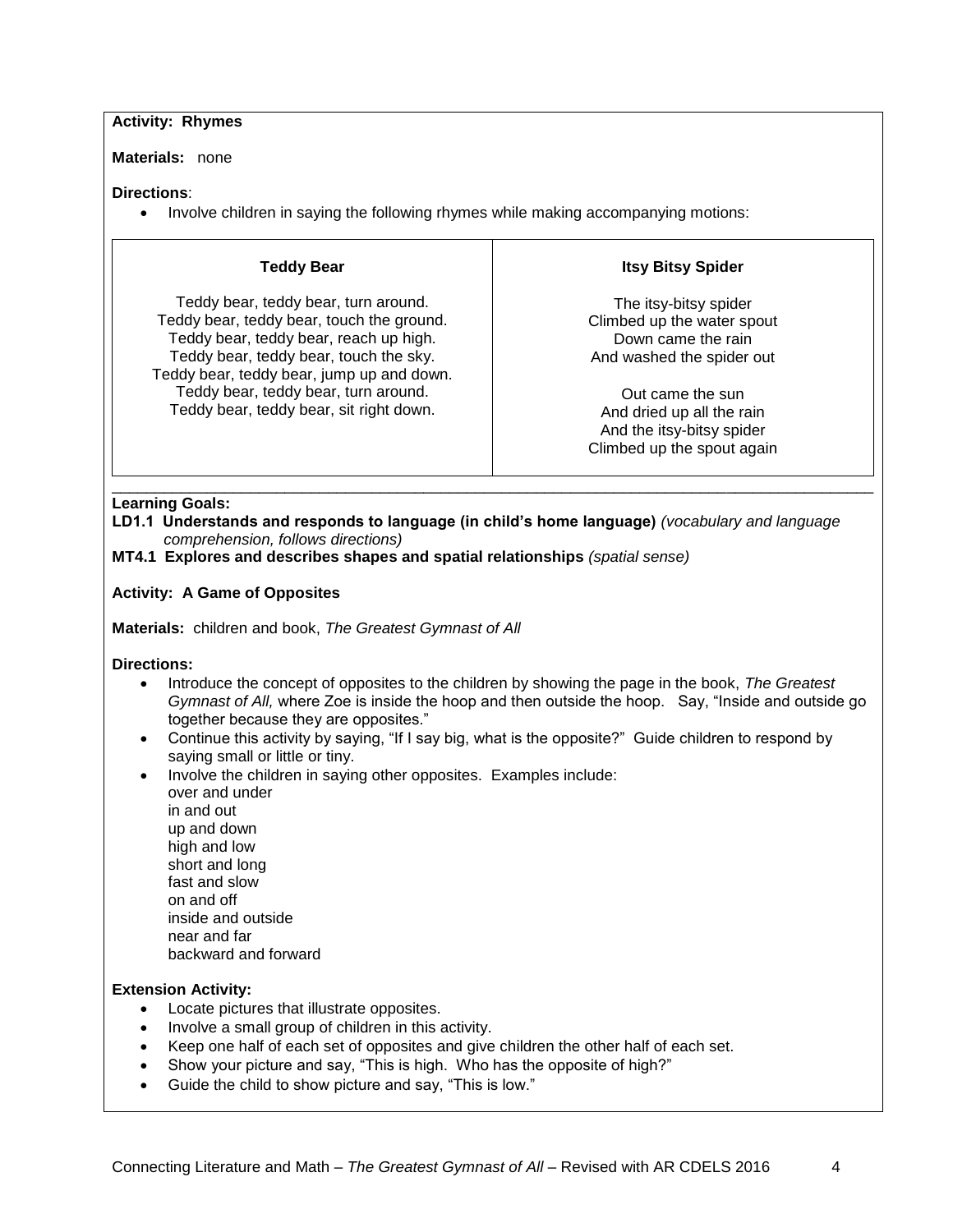# **Learning Environment**

**Teacher Note:** *As children are involved in learning centers listed here, they are engaged in activities that support the following Domains of Development and Learning*

- *Language Development*
- *Emergent Literacy*
- *Mathematical Thinking*
- *Creativity and Aesthetics*

#### **Dramatic Play Center**

• Basket Weaving

Provide plastic woven laundry baskets and crepe paper streamers. Encourage the children to weave the streamers through the holes in the basket. Describe what the children are doing: "You've weaving the streamer in and out of the holes."

#### **Manipulative Center**

• Lacing cards

#### **Games - Bean Bag Toss and Hoops**

• Bean Bag Toss

Provide a bean bag and a box. Use masking tape to create a throw line. Invite children to stand behind the line and toss the beanbag into the box. Ask children to describe where the bean bag lands: in the box, outside the box, in front of the box, in back of the box, on the side of the box.

Hoops

Place several hoops on the floor, spacing them so that children have room for movement. Invite one child per hoop to walk around the hoop, step inside the hoop, step outside the hoop, hop into the hoop, hop outside the hoop.

Continue this activity until all children have had an opportunity to play the game.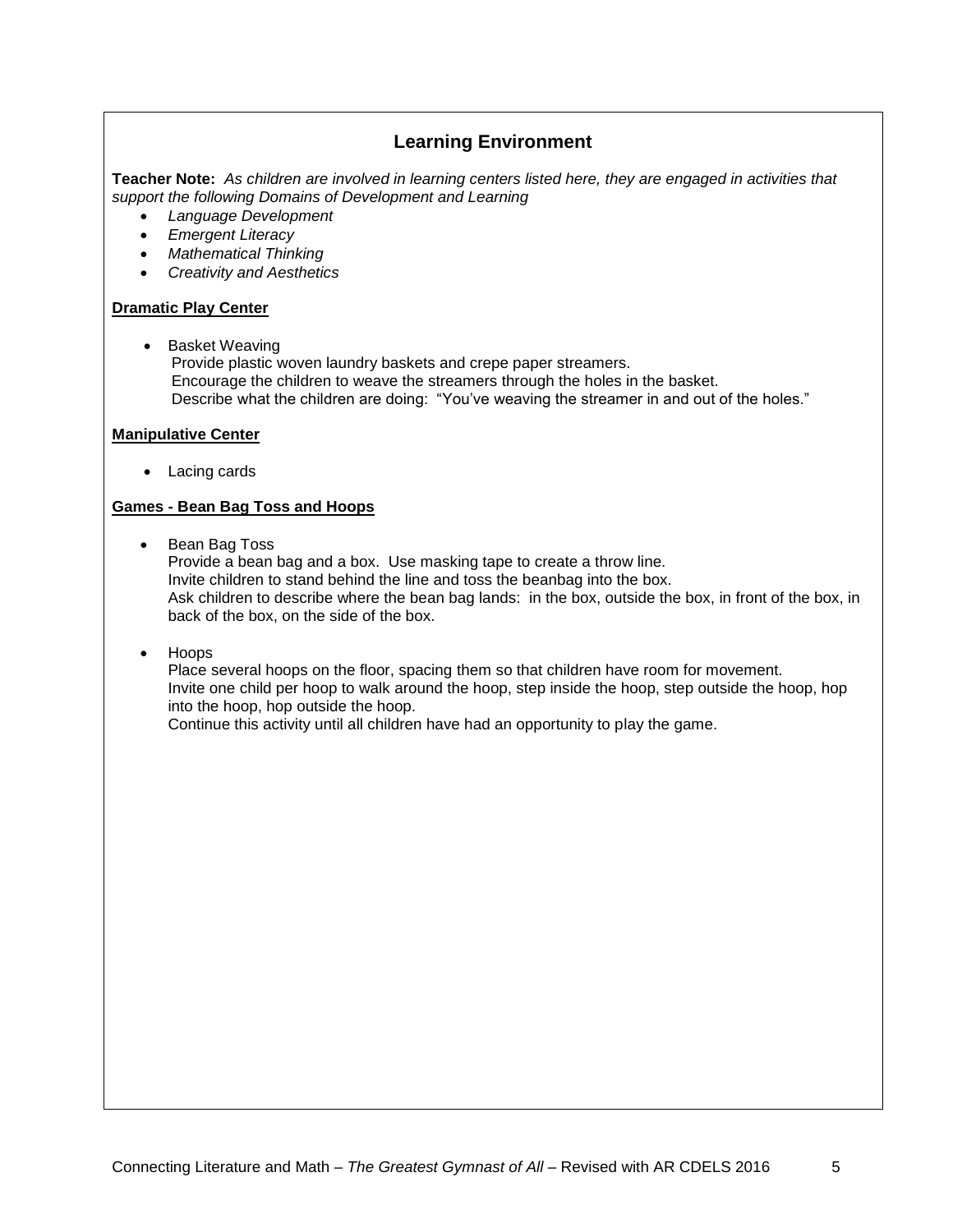## **Group Time: Music and Movement**

• Involve children in Hokey Pokey or Looby Loo

### **Hokey Pokey**

| You put your right foot in,   | You put your left hand in,    |
|-------------------------------|-------------------------------|
| You put your right foot out,  | You put your left hand out,   |
| You put your right foot in    | You put your left hand in,    |
| And you shake it all about.   | And you shake it all about.   |
| You do the Hokey Pokey        | You do the Hokey Pokey        |
| And you turn yourself around, | And you turn yourself around, |
| That's what it's all about.   | That's what it's all about.   |
| You put your left foot in,    | You put your head in,         |
| You put your left foot out,   | You put your head out,        |
| You put your left foot in,    | You put your head in,         |
| And you shake it all about.   | And you shake it all about.   |
| You do the Hokey Pokey        | You do the Hokey Pokey        |
| And you turn yourself around, | And you turn yourself around, |
| That's what it's all about.   | That's what it's all about.   |
| You put your right hand in,   | You put your whole self in,   |
| You put your right hand out,  | You put your whole self out,  |
| You put your right hand in    | You put your whole self in    |
| And you shake it all about.   | And you shake it all about.   |
| You do the Hokey Pokey        | You do the Hokey Pokey        |
| And you turn yourself around, | And you turn yourself around, |
| That's what it's all about.   | That's what it's all about.   |
|                               |                               |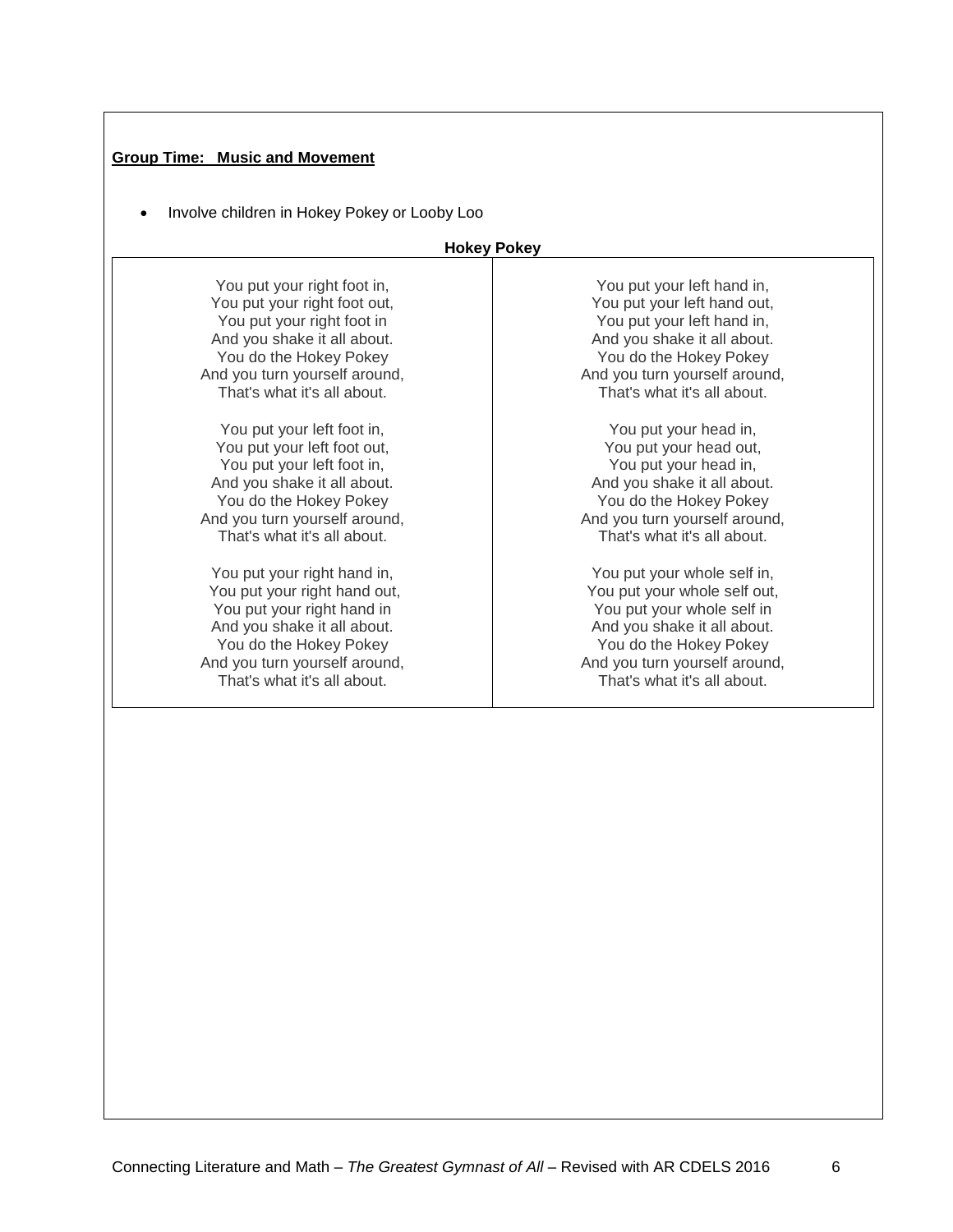| Looby Loo                                                                |                                                |  |
|--------------------------------------------------------------------------|------------------------------------------------|--|
| Here we go looby loo                                                     | Here we go looby loo                           |  |
| Here we go looby light                                                   | Here we go looby light                         |  |
| Here we go looby loo                                                     | Here we go looby loo                           |  |
| All on a Saturday night                                                  | All on a Saturday night                        |  |
| You put your right hand in                                               |                                                |  |
| You take your right hand out                                             |                                                |  |
| You give your hand a shake, shake, shake                                 | You put your left foot in                      |  |
| And turn yourself about                                                  | You take your left foot out                    |  |
|                                                                          | You give your left foot a shake, shake, shake  |  |
| Here we go looby loo                                                     | And turn yourself about                        |  |
| Here we go looby light                                                   |                                                |  |
| Here we go looby loo                                                     | Here we go looby loo                           |  |
| All on a Saturday night                                                  | Here we go looby light                         |  |
| You put your left hand in                                                | Here we go looby loo                           |  |
| You take your left hand out                                              | All on a Saturday night                        |  |
| You give your left hand a shake, shake, shake<br>And turn yourself about | You put your whole self in                     |  |
|                                                                          | You take your whole self out                   |  |
|                                                                          | You give your whole self a shake, shake, shake |  |
| Here we go looby loo                                                     | And turn yourself about                        |  |
| Here we go looby light                                                   |                                                |  |
| Here we go looby loo                                                     |                                                |  |
| All on a Saturday night                                                  |                                                |  |
| You put your right foot in<br>You take your right foot out               |                                                |  |
| You give your right foot a shake, shake, shake                           |                                                |  |
| And turn yourself about                                                  |                                                |  |
|                                                                          |                                                |  |

### **Group Time: Where's the Teddy Bear?**

- Provide one bear puppet per child. (See Attachment: Teddy Bear Puppet)
- Begin the activity by putting the teddy bear over your head and say, "My bear is **over** my head. Can you put your teddy bear over your head?"
- Continue by placing the bear in different positions and asking the children to do the same: Over my head Under my chin In front of my face In back of my head On my knee Between my knees Behind my knee
- Change up the game by holding the teddy bear in a position and ask, "Where's the teddy bear?" Children respond by giving the location shown by you.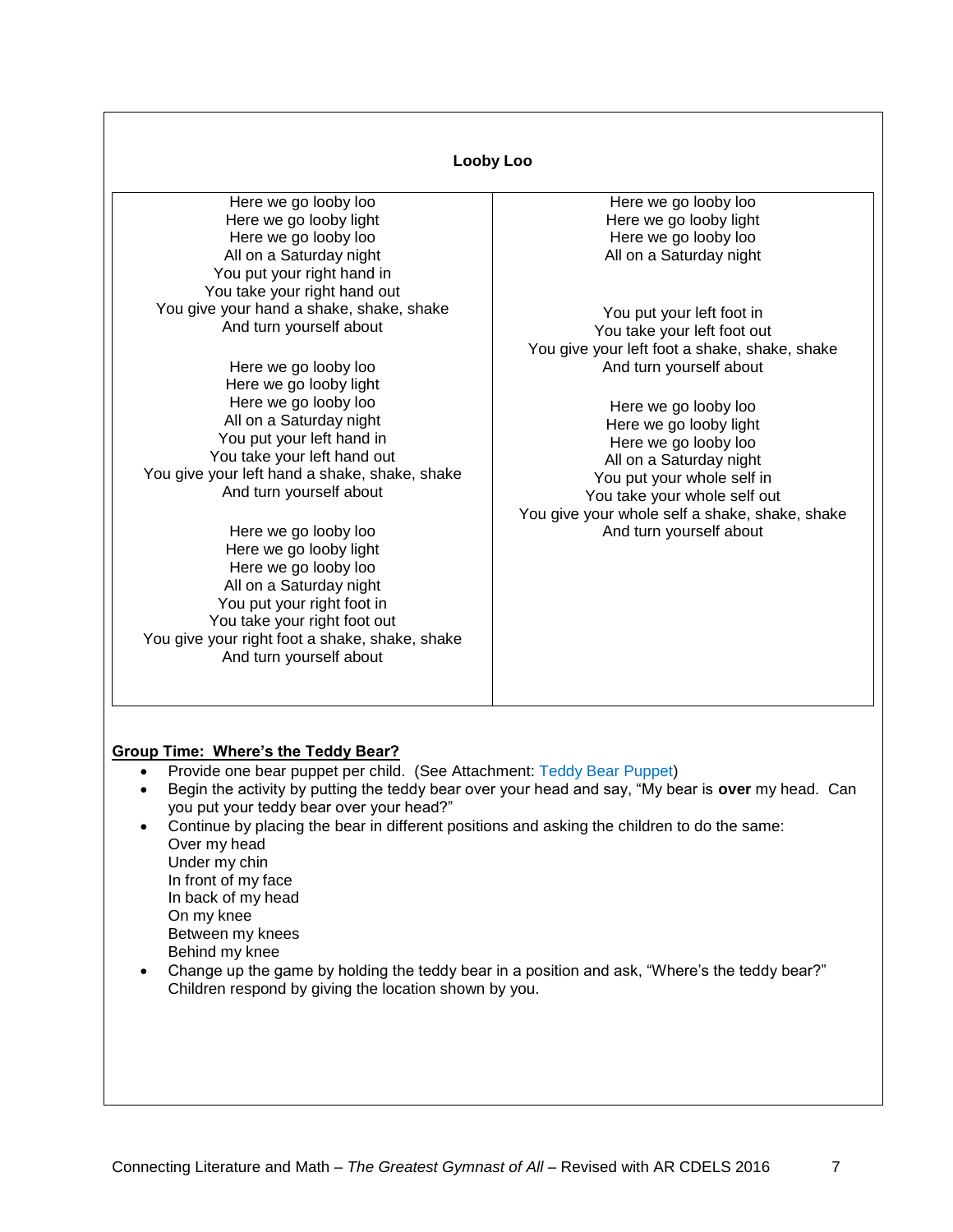#### **Inside Obstacle Course**

- Create an indoor obstacle course that includes some of the following: low balance beam or taped line on the floor, rope on floor to jump over, table to crawl under, chair to walk around, box to move through on stomach, hoop or circle of yard to hop into and out of.
- Involve children in the Going on a Bear Hunt action story or read the book, *We're Going on a Bear Hunt* by Michael Rosen, illustrated by Helen Oxenbury, to the children.
- Involve children in discussing some of the obstacles they had to go through on their bear hunt. If necessary, help children understand that an obstacle is something that gets in the way of where you want to go.
- Explain to children that you have created an obstacle course that they will have to travel through to get back to their home (carpet square or personal space marker in area designated for group time).
- Give children directions for traveling through the obstacle course by letting one child model the correct way to travel as you describe the directions.

#### **Outdoor Activities**

- Outdoor Obstacle Course Create an outdoor obstacle course for children to travel through: walk around the climbing structure, crawl through a box or large snap together cube, walk on a balance beam or timber that encloses fall zone material, zigzag around cones or two-liter bottles weighted with sand or rocks.
- Outdoor Obstacle Course for Tricycles Create an obstacle course for children to steer tricycles through. Use cones or two-liter bottles weighted with sand or rocks to create the course.
- Fence Weaving Let the children weave crepe paper streamers through the links on a chain link fence.

#### **Teacher Notes:**

- *Describe what the children are doing as they travel the obstacle course, ride their tricycles through the obstacle course or weave streamers.*
- *In all of the activities described in this section, children are increasing their understanding of spatial sense.*

## **Transition Activities**

#### **Learning Goals:**

**LD1.1 Understands and responds to language (in child's home language)** *(vocabulary and language comprehension, follows directions)*

#### **MT4.1 Explores and describes shapes and spatial relationships** *(spatial sense)*

### **Activity: What Do You Say?**

- Involve children in a game of opposites by having them name the opposite of what you say.
- Say to an individual child, "Logan, if I say high, what do you say?" That child says low and transitions to the next activity. Continue this activity with other opposites until all children have transitioned to the next activity. Opposites include: over and under in and out up and down high and low short and long fast and slow on and off inside and outside near and far backward and forward